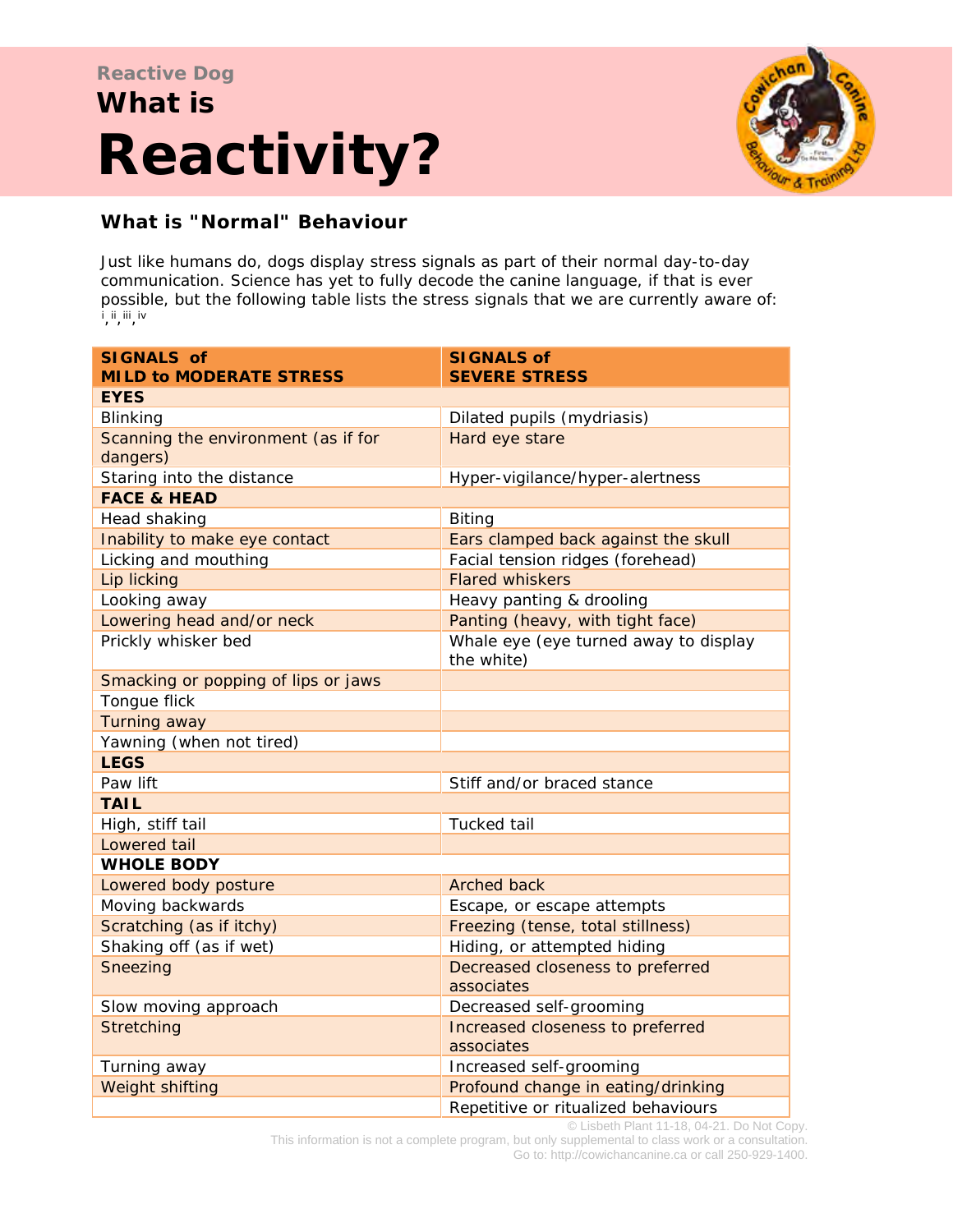|                                     | Self-mutilation                       |
|-------------------------------------|---------------------------------------|
|                                     | Stiff body posture                    |
|                                     | Sudden, heavy shedding & dandruff     |
|                                     | Sweaty paw prints                     |
|                                     | Tense facial muscles                  |
|                                     | Trembling, shaking                    |
|                                     | Urination, Defecation and/or Anal sac |
|                                     | expression                            |
| <b>VOCALIZATIONS</b>                |                                       |
| <b>Barking</b>                      | <b>Barking</b>                        |
| Whining                             | Growling                              |
| Other (excessive or out of context) | Other (excessive or out of context)   |

## **What is "Reactivity"**

There are no scholarly definitions of the term "reactive" as is pertains to dog behaviour. It has come to replace the term "aggressive". The reason for this change is terms has grown as the understanding of dogs' behaviour has grown to understand that what we used to call "aggressive" behaviour is almost exclusively based in fear.

# **What is "Aggression"**

Neither is there a single, generally accepted definition of the terms "aggression" or "canine aggression". Overall (2013) offers the following definition:

"*Aggression is best defined within a given context as an appropriate or inappropriate threat or challenge that is ultimately resolved by combat or deference." [v](#page-7-0)*

Aggression can be categorized in many different ways. Overall (2013) offers the following categories:

- Maternal Aggression
- Play Aggression
- Fear Aggression
- Pain-Related Aggression
- Territorial and Protective Aggression
- Inter-Dog Aggression
- Redirected Aggression
- Food-Related Aggression
- Possessive Aggression
- Predatory Aggression
- Impulse-Control Aggression\*
- Idiopathic Aggression<sup>[vi](#page-7-1)</sup>

#### \*The Dominance Myth

Under the heading "Impulse-Control Aggression", Overall (2013) also specifically comments on the "Dominance Myth": "*The most devastating advice ever given to people with dogs is that they 'dominate' their dogs and show the 'problem' dogs 'who is boss.' Under this rubric, untold numbers of humans have been bitten by dogs they have*  betrayed, terrified, and given no choice. For dogs who have an anxiety disorder that *involves information processing and accurate risk assessment, the behaviors used to 'dominate' a dog (e.g., hitting, hanging, subjecting the dog to 'dominance downs', 'alpha*rolls', and other punitive, coercive techniques) convince that troubled, needy, pathological *dog that the human is a threat with the result that the dog's condition is worsened.*" *[vii](#page-7-2)*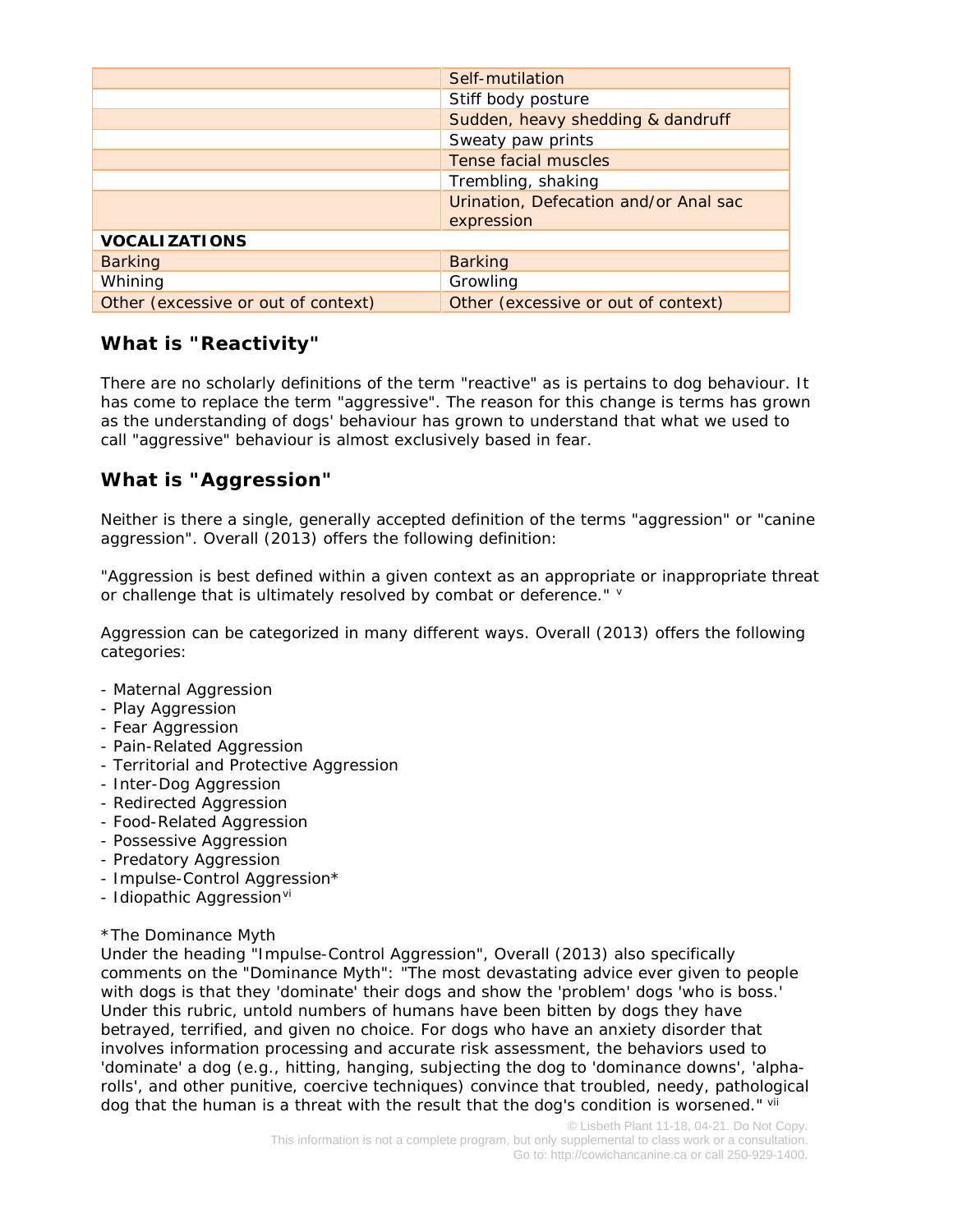The now famous position statement by the American Veterinary Society of Animal Behavior (AVSAB) confirms the myth status of "Dominance Theory" by stating:

"*Dominance is defined as a relationship between individual animals that is established by force/aggression and submission, to determine who has priority access to multiple resources such as food, preferred resting spots, and mates (Bernstein 1981; Drews 1993). Most undesirable behaviors in our pets are not related to priority access to resources; rather, they are due to accidental rewarding of the undesirable behavior*."

and

"*The AVSAB emphasizes that the standard of care for veterinarians specializing in behavior is that dominance theory should not be used as a general guide for behavior modification. Instead, the AVSAB emphasizes that behavior modification and training should focus on reinforcing desirable behaviors, avoiding the reinforcement of undesirable behaviors, and striving to address the underlying emotional state and motivations, including medical and genetic factors, that are driving the undesirable behavior.*"

## **Appropriate and Inappropriate Aggression**

Overall (2013) further suggests that the following considerations can serve to help evaluate whether a dog poses a risk:

#### *1. Aggression can be appropriate.*

Examples of appropriate aggressive responses include if the owner is being attacked, in which case we would expect the dog assist in protecting his owner, and if the dog is being attacked, tortured or abused, in which case fighting back would be an appropriate response.

#### *2. 'Interspecific' or 'intraspecific' interactions.*

Dogs can play quite roughly with their mouths and paws when they play with other dogs. This is appropriate, because dogs have fur and thick skin. When playing with humans, however, we need to teach our dogs that such rough play can cause us injury. If we neglect to teach the young puppy that playing too rough is inappropriate, the dog may grow up playing too roughly, and he may unintentionally cause injury to humans. This can happen, for example, when the human thinks the rough play with the 10-pound puppy is cute, but then finds the same behaviour problematic in the 100-pound adult dog. Unfortunately, it is usually the dog, not the human, who pays for the human's error. Inconsistency in responses from the owner can cause confusion in the dog. If corrections are used, the human-animal bond may break down, and the animal may be left feeling confused, frustrated or fearful of the owner.

#### *3. Aggression can result in threats or in a contest and either can be paths to some form of resolution.*

Threat displays exist so that full-out aggression, which is expensive both for the individual and the species, can be avoided. Eventually, in any altercation, either someone ultimately backs off and there is a negotiated truce, or there is a battle to the death. vill

#### Overall (2013) states that "*The vast majority of problematic behaviors and true behavioral pathologies are rooted in anxiety and the neurochemical/neurophysiological response to that anxiety.*" *(10)*

This is confirmed by my own experience, from working with the rehabilitation of dogs that have bitten or otherwise act out inappropriately.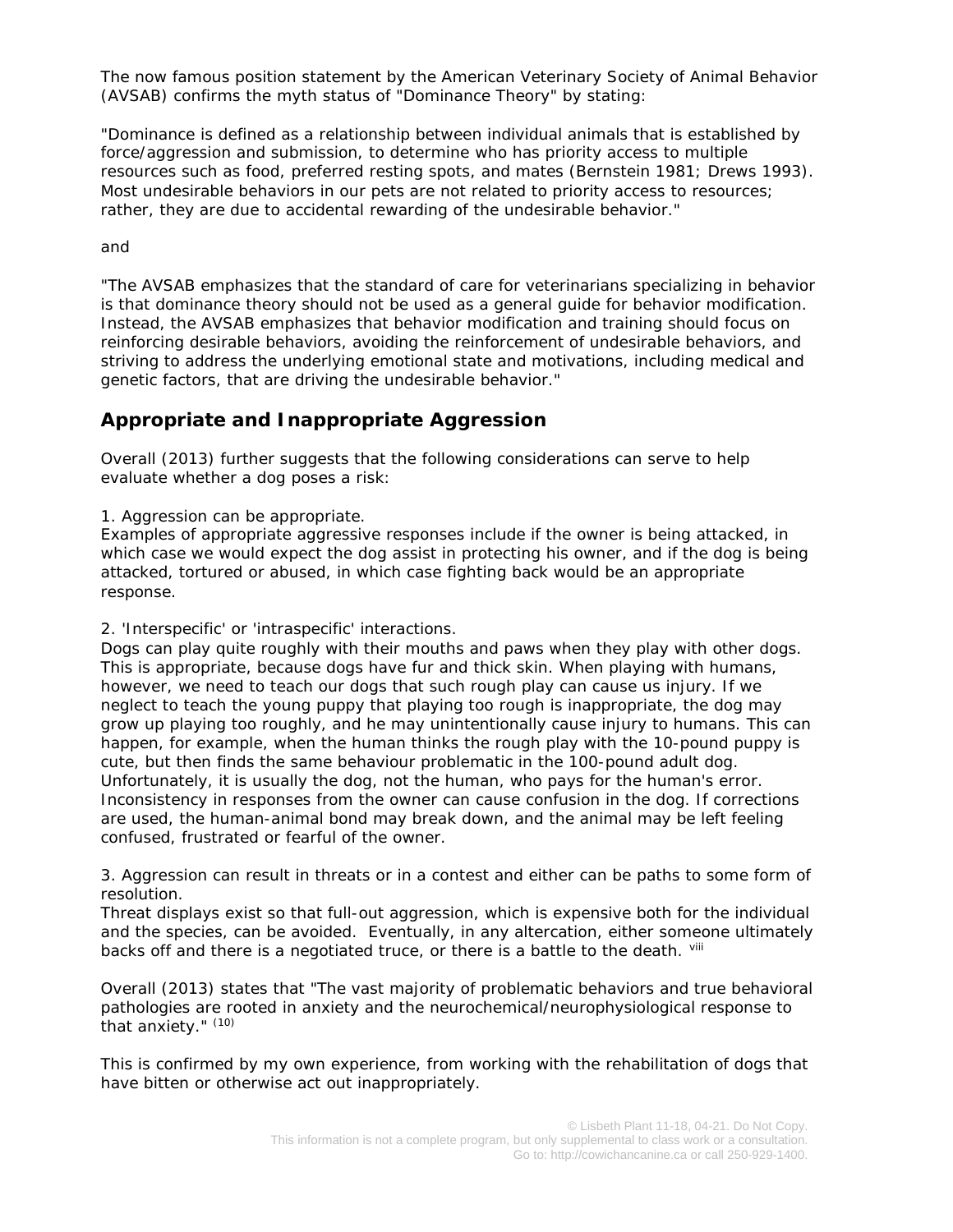Inappropriate aggression occurs when either the context is wrong or the degree of force is excessive. For example, a dog that attacks a person that is hugging his owner may *believe* that he is acting appropriately if he has not been given the opportunity by the owner to learn from puppyhood that people hugging each other is nothing to worry about. From a human perspective, however, the attack is highly inappropriate. If, following the dog's inappropriate reaction to the hug, the owner reacts with corrections, the human-animal bond may break down, and the animal may be left feeling confused, frustrated or fearful of the owner.

The same dog defending his owner from an attack by a home invader is considered a hero. The difference between these scenarios lies in the provocation, or "trigger", that causes the behaviour, and how this trigger is perceived by the dog:

- A dog that does not understand that hugging between humans is appropriate may believe that it is a physical attack and react defensively of his owner.

- A dog that has been educated through early puppyhood socialization (or later) to understand that hugging is appropriate and nothing to worry about, will be unlikely to react inappropriately when seeing people hugging each other.

Consequently, in order for us to be able to expect of dogs that they do not react with inappropriate aggressive displays, we need to:

- breed dogs from individuals with sound temperament;

- make sure that dogs receive appropriate early puppyhood socialization, particularly between 3-16 weeks of age;

- protect dogs from serious, aversive events (both in socialization and in training); and

- provide dogs with a safe and harmonious living environment that meets their needs.

Jean Donaldson (1996, 2005) agrees in her best-selling book "The Culture Clash":

"*So, a major element of the culture clash between dogs and humans is differing perceptions of what constitutes a threat. The most commonly uttered phrase following a bite is that the dog bit 'unprovoked', or 'suddenly, for no reason'. This is because the number one bite provocation in domestic dogs is some variation on a behavior we humans consider unprovocative, or even friendly, approach or reaching out with a hand. We are mired in the belief that the friendly intention behind this gesture is read and understood by all dogs.*"

#### and

"*What's important to understand is that bites are rarely cases of abuse or trauma, but*  failures of omission: not enough was done to get the dog prepared for life in a human *environment. Desensitizing dogs to approach and handling must be actively installed to proof them against spooking. Dogs who bite people or are afraid of people are usually behaving like normal animals. To understand why dogs bite for reasons indiscernible to most owners, it is first necessary to understand socialization.*" [ix](#page-7-4)

# **Why Dogs Bite**

The bite is the dog's last line of defense, and occurs when no other defensive signals are heeded.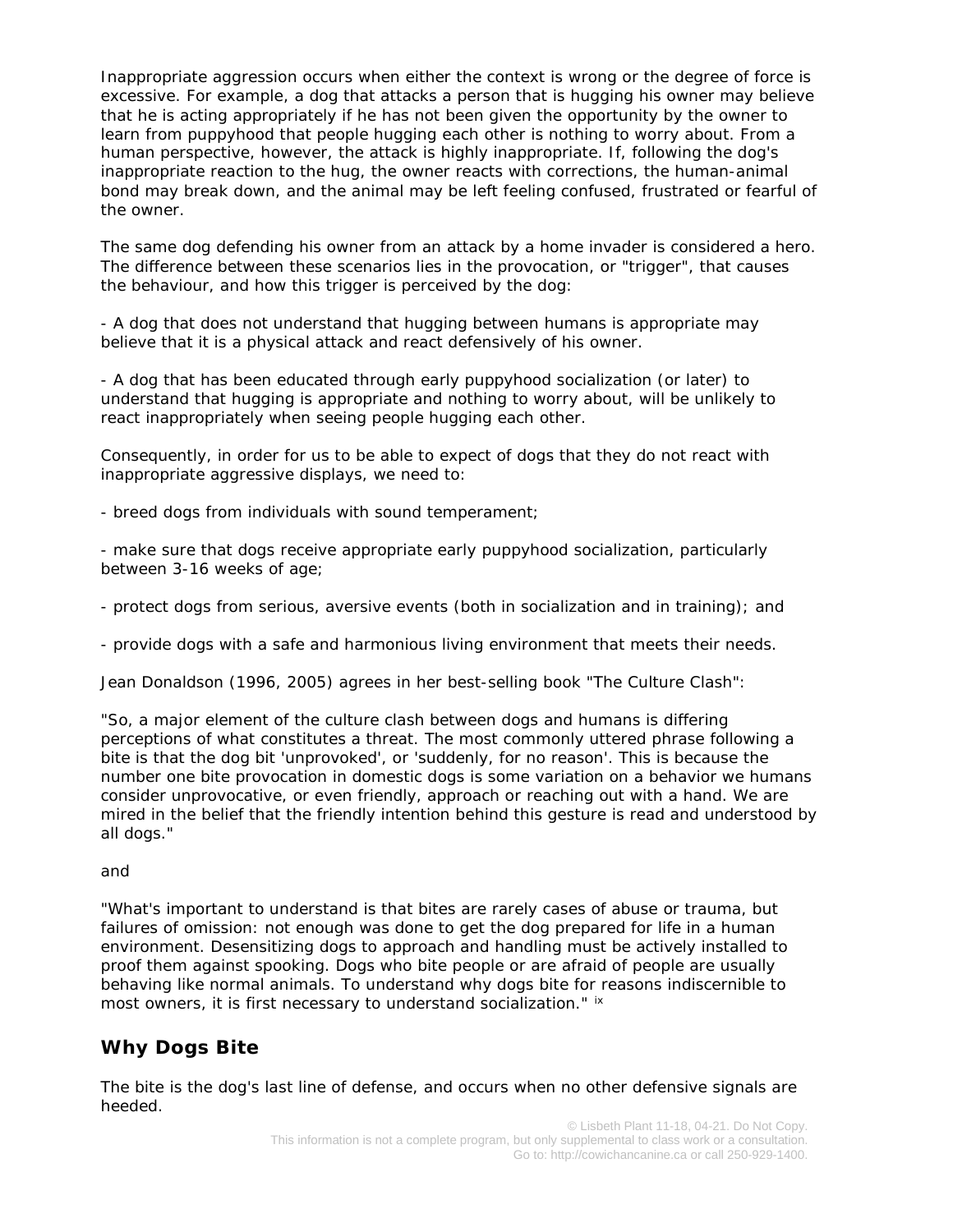While the dog, *Canis lupus familiaris*, is a domesticated species, dogs are not born tame. A poignant example of this were the dogs living in the Zone of Alienation at Chernobyl, Ukraine, after the 1986 nuclear disaster. These dogs were said to behave as if wild and to have a very large flight zone when encountering humans, because they have not been socialized to humans when young. *[x](#page-7-5)*

Lack of appropriate early puppyhood socialization appears to be one of the most common causes of behaviour problems in dogs. Euthanasia for behaviour problems is the most common cause of death in dogs under three years of age. [xi](#page-7-6)

To prevent bites from occurring, dogs need to be socialized to, or imprinted on, all the different kinds of people, dogs and environments that they are expected to be able to interact appropriately with as an adult, while they are still young (before 12-16 weeks of age).

Jean Donaldson (1996, 2005) states:

*"Dogs are unaware that they've been adopted into a culture where biting is considered a betrayal of trust and a capital offense. Incredibly little is actively, consciously done to reduce the probability of biting. Flight-bite is the dog's hardwired program for increasing their distance from anything that spooks them. Dogs, like most animals, are extremely aware of and constantly manipulating social distance. There are only two ways to do this: move yourself away or get the other guy to move away, plan A or plan B. Getting the other guy to move away is the function of aggression."*

#### and

*"Which plan an individual dog chooses first (threaten or run) is a function of his genetic predisposition and learning history. Dogs will do what tends to have been successful in the past. They will also, if plan A is not working, switch without hesitation to plan B. Cornered dogs switch to threat display. Dogs spooked by your presence into behaving aggressively will turn and run if aggression doesn't work. It is a matter of great urgency when the 'increase distance' alarm goes off in a dog's head. Genetic predisposition simply makes one plan or the other more likely and influences how likely the dog is to spook in the first place, all other things, such as how well socialized he is, being equal. An important piece of the puzzle that is missing in mass education is information about the seemingly innocuous events and contexts that most often elicit spooking in domestic dogs." [xii](#page-7-7)*

Dogs that are already fearful need to be protected from the things that cause them distress until they have learned not to fear these things any longer. This includes walks, so that they can relax and enjoy the walk rather than being in an increased state of arousal, worrying about where the next "danger" is going to come from.

If a fearful dog is corrected for acting out (barking, growling, biting), the outward behaviour may be suppressed, but the internalized fear may become heightened, and one day the dog may be expected to "snap".

The "Stress Escalation Ladder", formulated by Turid Rugaas, a Norwegian behaviour specialist famous for coining the term "Calming Signals", serves to illustrate how dogs' reactions may escalate until they reach the level where they bite.  $^{xiii}$  $^{xiii}$  $^{xiii}$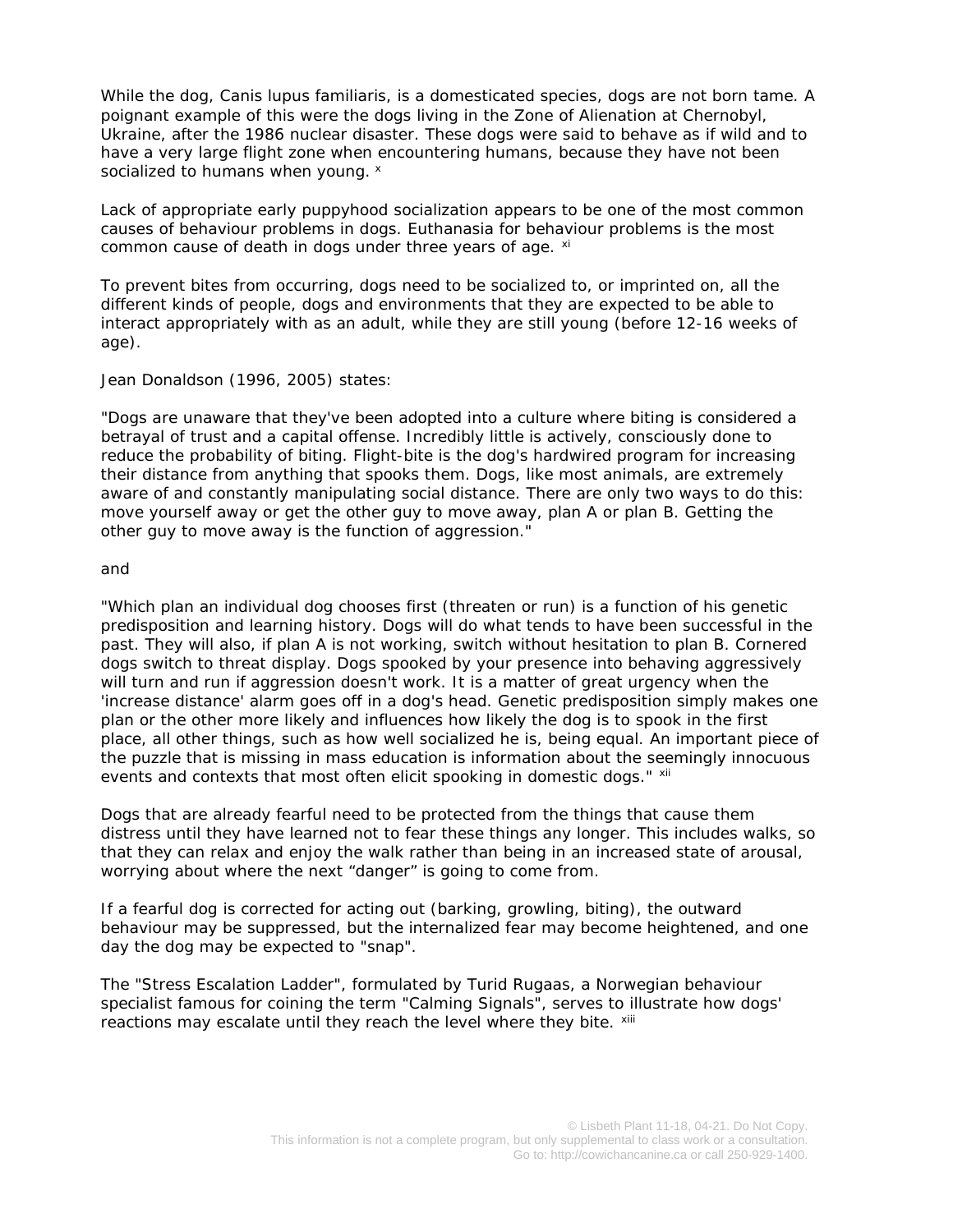

From "What Is My Dog Saying" by Carol A Byrnes CPDT

A well socialized dog with a stable temperament will stay longer in the green area (Displacement behaviors, Calming signals), while there may be many reasons why a dog with a social handicap could slide up through the various levels more quickly. We sometimes hear of dogs that "bite out of the blue". Typically, this is not actually the case, but instead, the people present and witnessing the incident have not recognized the increasing signs of distress from the dog.

For example, *growling should be appreciated* - "thank you for giving me a warning that you are uncomfortable!" - rather than punished. By giving a warning growl, a bite can be prevented.

Commonly, however, owners punish their dogs for growling. In the unlikely event that the punishment is successful and the dog no longer growls, we now have one less warning signal that the dog is about to snap, literally and figuratively.

By punishing the growling, owners may teach their dog that when he is in a sticky situation, he cannot count on the owner to help but that instead the owner may turn on the dog, too. This may cause the dog to become even more "aggressive" next time, because the thing that made him growl (something that worried him, like a strange dog or person), now makes the owner react badly to him, too, so he is going to be even more worried about it and wanting to keep it away from himself (thus reacting with aggressive displays). Corrections and punishment may also teach the dog to fear the owner and thus cause the human-animal bond to break down.

Dogs learn what works and what does not work; if a dog's more subtle stress communication signals, such as the ones here labeled "calming signals", "stress reactions", and "freeze" (the yellow "focus" stage) go unheeded, i.e. the dog's opponent does not respond appropriately by backing off, the dog will learn that these signals have no effect.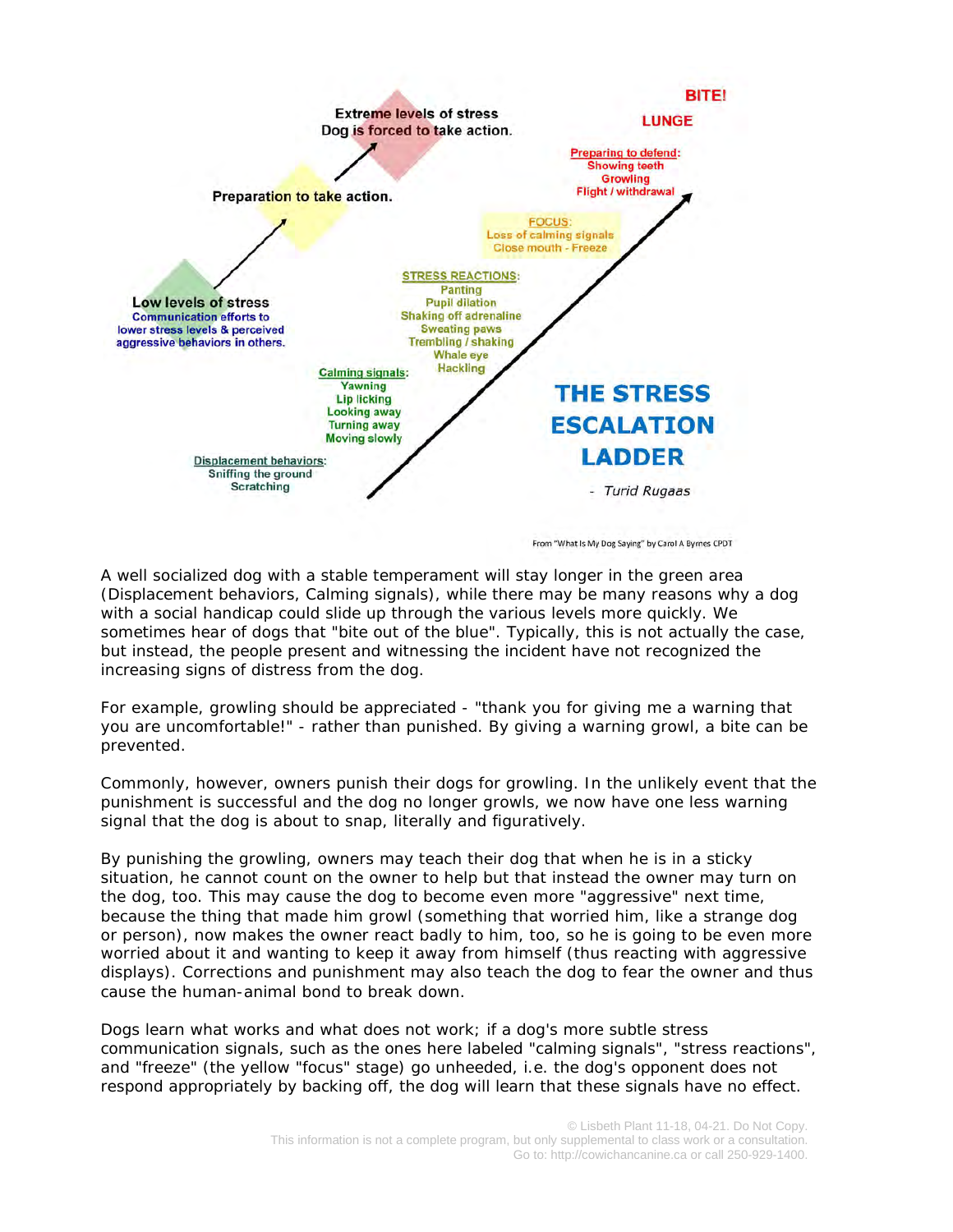If the signals are no longer effective, the dog may learn to go directly to the stage where his signals do work, even if that is the bite. Biting is the dog's last resort.

## **The Severity of Dog Bites**

There are many dog bite scales to guide us when classifying and interpreting dog bites. None are based in scientific research, but are rather based on experience and opinion. The one that is most commonly used has been published by Association of Professional Dog Trainers (APDT) as "Dr Ian Dunbar's Dog Bite Scale". Xiv

## **What If We Can't Fix It?**

When faced with an extensive behaviour modification programme for a severely reactive dog, it is in no way a "failure" to consider re-homing - or even euthanasia. Helping a dog overcome his or her fears and anxiety is not only hard work, but it requires your attention and efforts on a daily basis. This means that your other commitments, to family, studies or work, may suffer. However, if such a commitment is not possible, your fearful dog's quality of life may suffer.

You will need to invest a significant portion of yours and your family's time and resources into your dog's management and rehabilitation programme. It may involve significant changes to your family's lifestyle. If not every member of the family is on board with a project that may even last for the life of the dog, and if your family's lifestyle is such that it precludes keeping the dog in a stress-free environment (presence of children, another dog in the household that the fearful dog is worried about, neighbourhood dogs or people, noises, etc), your dog may suffer chronic stress and you may well drive your dog further into a chronic state of anxiety and only postponing the inevitable decision.

There is no shame in giving up a dog for rehoming, or even for euthanasia. On the contrary, it may be the greatest act of love that the dog was ever presented with.

If and when you make such a decision, whether it be euthanasia, rehoming, or keeping your dog and attempting to work with the problem for a limited time or for an indefinite time, understand that only YOU can make that decision. Do not let extended family, friends, work colleagues, dog trainers, or even veterinarians criticize your decision. You are the expert on yours and your family's life. You are the one that is charged with your dog's welfare.

Once you have gathered all the information and know all the variables, YOU are the expert.

<span id="page-6-2"></span>iii Byrnes CPDT, Carol A: "What is My Dog Saying?" 2008 (CD), slide no. 72.

<span id="page-6-3"></span>iv British Small Animal Veterinary Association: "BSAVA Manual of Canine and Feline Behavioural Medicine Second Edition" (2009) Editors: Debra F Horwitz DVM DipACVB and Daniel S Mills BVSc PhD CBiol FIBiol FHEA CCAB DipECVBM-CA MRCVS, pp. 14-15.

<span id="page-6-0"></span><sup>i</sup> Handelman MEd CDBC, Barbara: "Canine Behavior - A Photo Illustrated Handbook" 2nd Ed 2008, pp. 251- 256.

<span id="page-6-1"></span>ii Overall MA VMD PhD DACVB CAAB, Karen L: "Manual of Clinical Behavioral Medicine for Dogs and Cats" 2013, p. 47.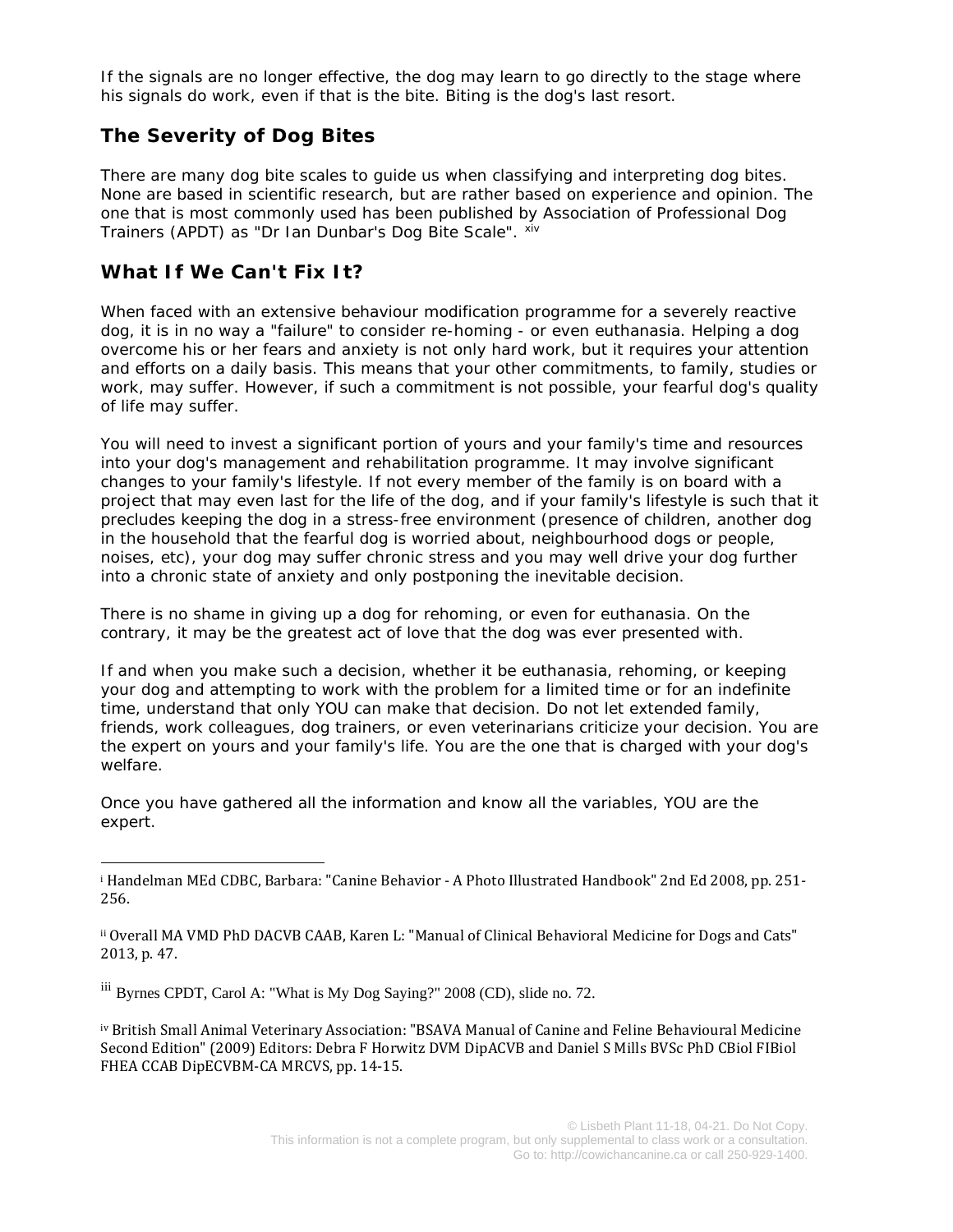<span id="page-7-0"></span><sup>v</sup> Overall MA VMD PhD DACVB CAAB, Karen L: "Manual of Clinical Behavioral Medicine for Dogs and Cats" 2013, p. 172.

<span id="page-7-1"></span>vi Overall MA VMD PhD DACVB CAAB, Karen L: "Manual of Clinical Behavioral Medicine for Dogs and Cats" 2013, pp. 179-224.

<span id="page-7-2"></span>vii Overall MA VMD PhD DACVB CAAB, Karen L: "Manual of Clinical Behavioral Medicine for Dogs and Cats" 2013, p. 219.

<span id="page-7-3"></span>viii Overall MA VMD PhD DACVB CAAB, Karen L: "Manual of Clinical Behavioral Medicine for Dogs and Cats" 2013, p. 605.

<span id="page-7-4"></span>ix Donaldson BSc CPDT, Jean: "The Culture Clash" (1996, 2005), 2nd ed., James & Kenneth Publishers, Berkley, CA, pp. 57-58.

<span id="page-7-5"></span><sup>x</sup> Dr Ray Coppinger, presentation at the 2013 SPARCS conference in Redmond, WA. (Society for the Promotion of Applied Research in Canine Science)

<span id="page-7-6"></span>xi American Veterinary Society of Animal Behavior: "AVSAB Position Statement On Puppy Socialization" (2008), available for download from<http://avsabonline.org/resources/position-statements>

<span id="page-7-7"></span>xii Donaldson BSc CPDT, Jean: "The Culture Clash" (1996, 2005), 2nd ed., James & Kenneth Publishers, Berkley, CA, pp. 56.

<span id="page-7-8"></span>xiii Byrnes CPDT, Carol A: "What is My Dog Saying?" 2008 (CD), slide no. 72.

<span id="page-7-9"></span>xiv "Dr. Ian Dunbar's Dog Bite Scale (Official Authorized Version) - An assessment of the severity of biting problems based on an objective evaluation of wound pathology" published by The Association of Professional Dog Trainers (undated), available for download from [https://apdt.com/wp](https://apdt.com/wp-content/uploads/2017/01/ian-dunbar-dog-bite-scale.pdf)[content/uploads/2017/01/ian-dunbar-dog-bite-scale.pdf](https://apdt.com/wp-content/uploads/2017/01/ian-dunbar-dog-bite-scale.pdf) (see next page)